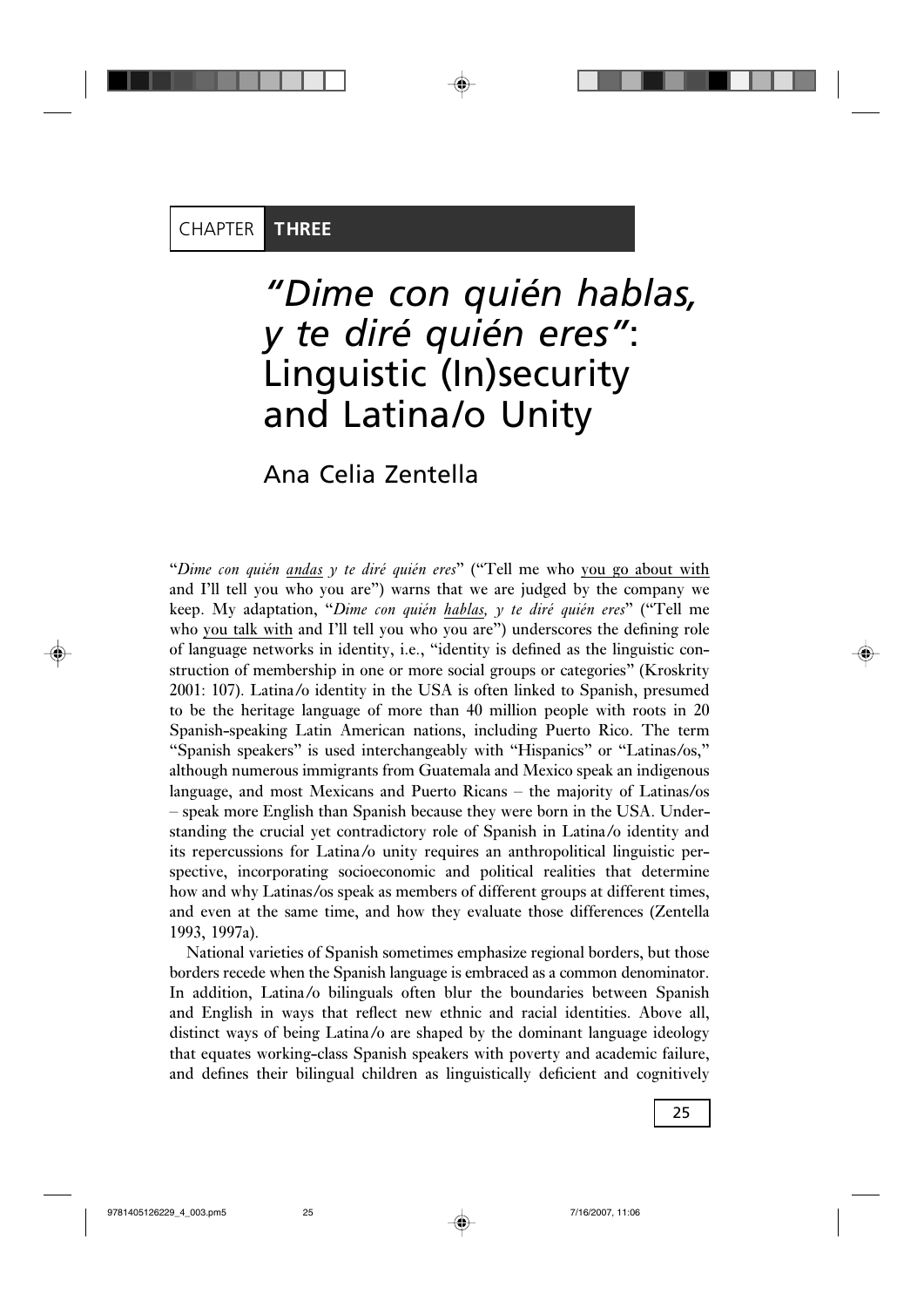confused (Zentella 2002). The fate and form of the languages spoken by US Latinas/os will be determined in part by the ways in which they respond to the construction of their linguistic identities as a group and as members of distinct speech communities, and those responses in turn can have a significant impact on Latina/o unity.

## **Latina/o Linguistic Capital**

Latinas/os in search of a better life necessarily pursue capital, in the form of well-paying jobs and other commodities that earn status and respect. Language is a major form of unequally distributed capital in society's marketplace (Bourdieu 1991). Despite the "illusion of linguistic communism" (ibid: 43), not everyone learns the most marketable ways of speaking, and they are ridiculed for it. In the USA, where race has been remapped from biology onto language because public racist remarks are censored, comments about the inferiority and/or unintelligibility of regional, class, and racial dialects of Spanish and English substitute for abusive remarks about color, hair, lips, noses, and body parts, with the same effect. "Incorrect" aspects of grammar or pronunciation label their speakers as inferior, with an added injury not inflicted by racial comparisons, i.e., no one expects you to be able to change your color, but you are expected to change the way you speak radically to earn respect (Urciuoli 1996). Foreign languages are intrusive and Spanish, in particular, invades "white public space" (Hill 1999). In English, persistent foreign accents and non-standard verbs also signal an unwillingness to assimilate and a lack of discipline that requires external controls, more so when the speakers are poor immigrants defined as non-white. These attitudes are communicated in everyday conversations and promoted by the media and public institutions, but some groups of Latinas/os are more affected than others.

Whether dancing, cleaning, making love, stealing, shooting, or shooting up, and even when the character is admirable, Latinas/os are usually portrayed as speakers of disparaged dialects. In five films with a Mexican American focus (*American Me*, *La Bamba*, *La Vida Loca*, *Born in East LA*, *and Boulevard Nights*), only one character spoke Standard American English. Most spoke Chicano English (CE), Hispanized English (HE), i.e., English with a Spanish accent, or African American Vernacular English (AAVE), and gang members engaged in exaggerated amounts of Spanish–English mixing (Fought 2003). Spanish television reinforces US race and class ideologies by hiring light skinned Latinas/os who speak *la norma culta* ('the cultured norm') – primarily Mexico City's standard – because "white sells" (Zentella 1997b). Switching is off limits, e.g, on *Cristina*, a popular talk show, "Spanglish errors" are beeped, like obscenities (Dávila 2001). The message is clear: Latinas/os, especially poor youth or black immigrants, enjoy little linguistic capital whether they speak Spanish or English, and mixing languages is particularly devalued. But this message conflicts with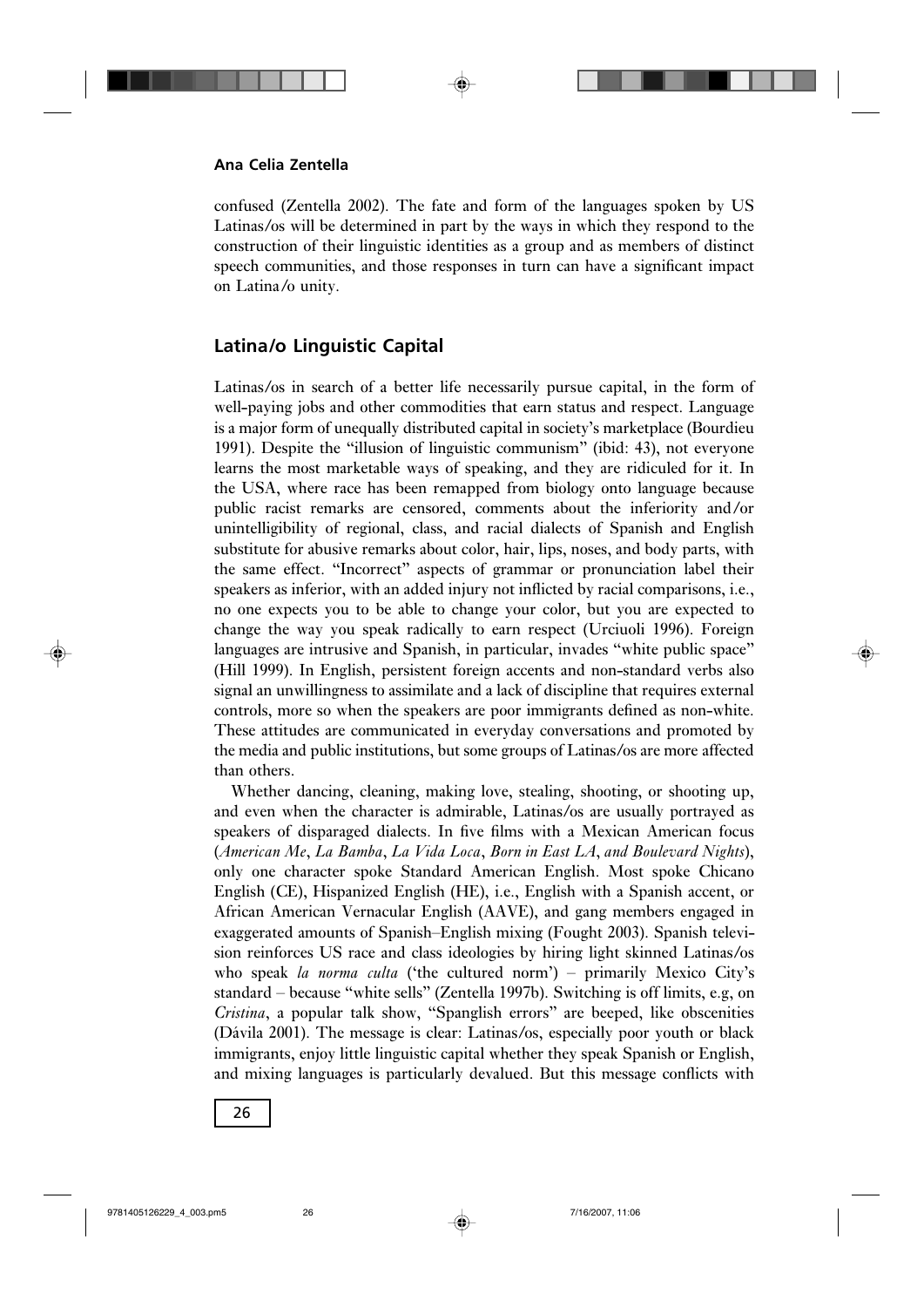the comfort, trust, solidarity, and affection generated by the sounds and styles of family and community.

## **Conflicting Norms and Linguistic (In)security**

"*Dime con quién hablas y te diré quién eres*" has at least two interpretations. The first encapsulates a sociolinguistic truism, i.e., that regular face-to-face interaction among people who share the linguistic rules of their language(s) along with the social rules for the conduct of speech enforces the norms of the speech community, and those norms become identifying markers for its members. Accordingly, national varieties of Spanish are like linguistic flags, despite the fundamental unity of Spanish. In NYC, where diverse groups of Latinas/os are in close contact, 266 primarily first generation Latinas/os from four backgrounds (81 Puerto Ricans, 76 Dominicans, 72 Colombians, 37 Cubans) were in overwhelming agreement (92 percent) that they spoke the same language, albeit in different ways.<sup>1</sup> Differences in "*la pronunciación*" ('the pronunciation') and "*las palabras*" ('the words') were mentioned most frequently. National pride was strong: most speakers were pleased to be identified as speakers of their country's dialect, and few believed that Latinas/os should change the way they sound.

Latinas/os who live in enclaves with their compatriots form dense and multiplex social networks typical of working class communities (Milroy 1987). Those networks help maintain the ways of speaking of the homeland, as do frequent telephone calls, visits, and visitors. As immigrants and their children interact with other groups of Latinas/os and learn English, their linguistic repertoire expands. Although overt norms favor standard speech, powerful covert norms encourage group members to remain faithful to group codes, linguistic and otherwise. In NYC's El Barrio, for example, the linguistic repertoire of the young dudes of *el bloque* ('the block') who often "broke night" with their African American "homeboys" included AAVE as well as Puerto Rican English (PRE), while older domino-playing men had a more extensive Spanish repertoire, including popular and standard Puerto Rican Spanish (Zentella 1997a). In Culver City, CA, where Mexican Americans encounter more Anglos than Blacks, high school networks determine the extent to which students of Mexican background unconsciously incorporate the fronted /u/ and backed /ae/ pronunciations typical of California's Anglos, as in "dude" or "ask"; they are not heard in the Chicano English of gang-affiliated students (Fought 2003). In a northern California high school, oppositional female networks of *Sureñas* versus *Norteñas* ('southerners v. northerners'), or *mexicanas* versus *Chicanas*, were distinguished by preferences in clothes and makeup styles, colors (blue v. red), numbers (XIII v. XIV), and languages (Spanish v. English) (Mendoza-Denton 1999). Guatemalans and other Central Americans with civil war experiences too painful to recall and feeling swamped in heavily Mexican communities suffer devoicing, "*como hablar en*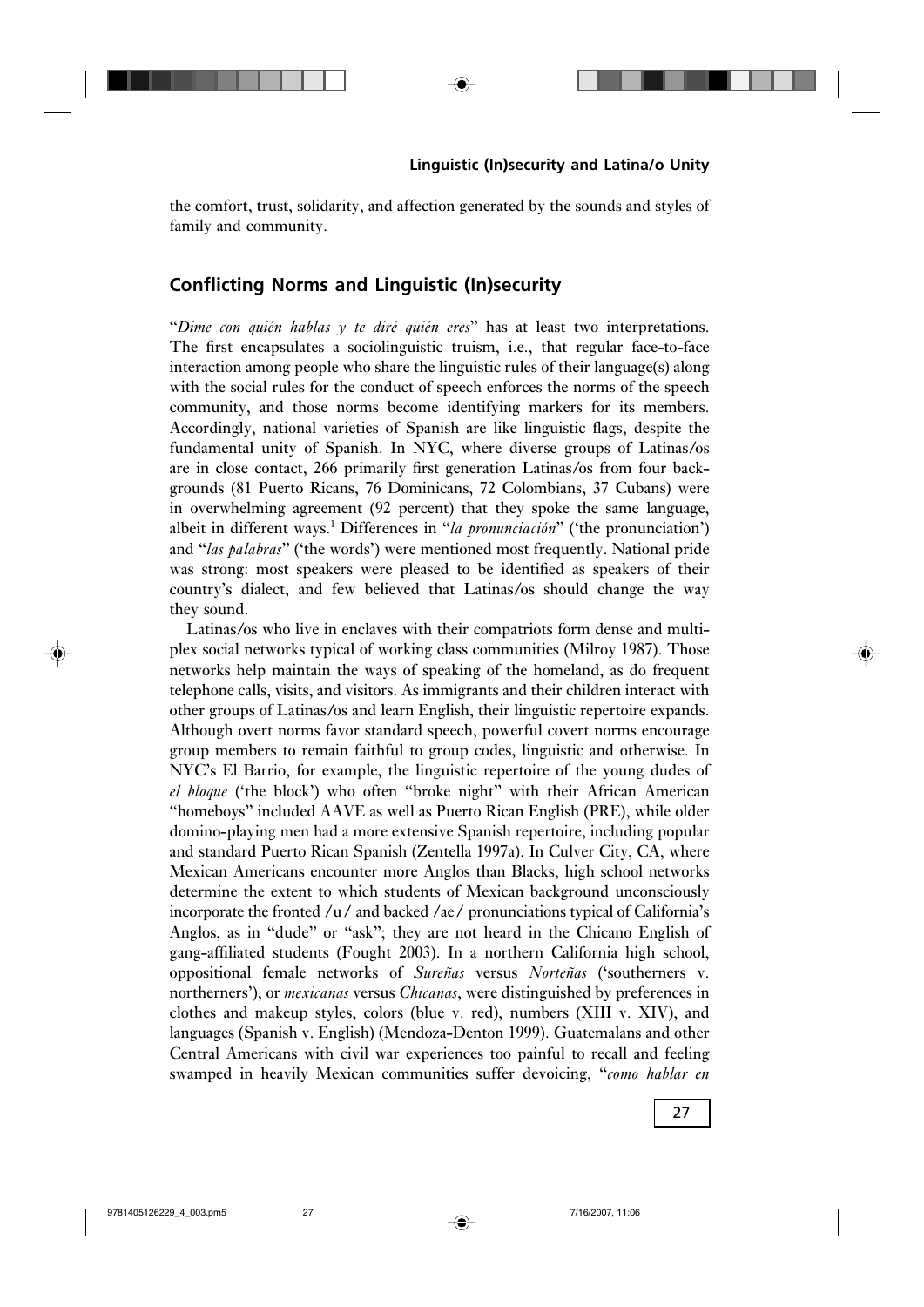*silencio*" ('like speaking in silence') (Lavadenz 2005). Many learn to become American by first becoming Mexican in the ways they speak in public, although they may honor their *voseo* (2nd singular informal) verbs at home. Dominican teens in Providence, RI, on the other hand, play with stereotypical connections between race, nation, and language by shifting among dialects of Spanish and English and claiming Dominican, Haitian, or African American identity, much to the confusion of non-Dominicans (Bailey 2001). In all Latina/o communities there are subcommunities or networks that challenge hegemonic notions of "the Hispanic/Latina/o/Mexican/Puerto Rican/etc. community," and language is central to the distinctions.

Another interpretation of "*Dime con quién hablas y te diré quién eres*" acknowledges the power of dominant definitions of linguistic capital. All talk, especially with outsiders, involves placing the interlocutor on a linguistic ladder with rungs linked to ethnic, racial, gender, and class status, and the values of insiders and outsiders often conflict. Networks "in the hood," for example, "give props" to AAVE, CHE, or PRE, while gatekeepers in schools and other institutions associate those dialects with school failure and criminality.<sup>2</sup> But conflict between in-group and out-group pressures does not begin in the United States. Immigrants arrive with Latin American notions of good and bad language that reflect the class, racial, and ethnic divides of their homelands, resulting in entrenched beliefs regarding:

- 1 the superiority of the Spanish of Spain and the local "norma culta," particularly of highland South American dialects;
- 2 the destructive influence of English on Spanish and on Latin American national identity.

Not surprisingly, many Latinas/os demonstrate linguistic insecurity, i.e., they consider their dialect inferior to others.

## **The Superiority of the Spanish of Spain and the Local "Norma Culta"**

Although no Latin American normally speaks like a Castilian, e.g., pronouncing the letters  $\langle \langle \cdot \rangle$  and  $\langle z \rangle$  like the  $\langle \langle t \rangle$  in 'thing', they may evaluate it as superior to their way of speaking because of centuries of Spanish rule. The majority of the Puerto Ricans, Colombians, Cubans, and Dominicans interviewed in NYC, all of whom sounded like members of their group, agreed "we should not learn to speak like Spaniards," but with revealing differences.<sup>3</sup> More Cubans (95 percent) were against speaking like Spaniards, and more Dominicans (32 percent) were in favor of it. Higher rates of linguistic insecurity among Dominicans and Puerto Ricans and lower rates among Colombians and Cubans occurred in several measures, and this pattern appeared related to lower or higher rates of education.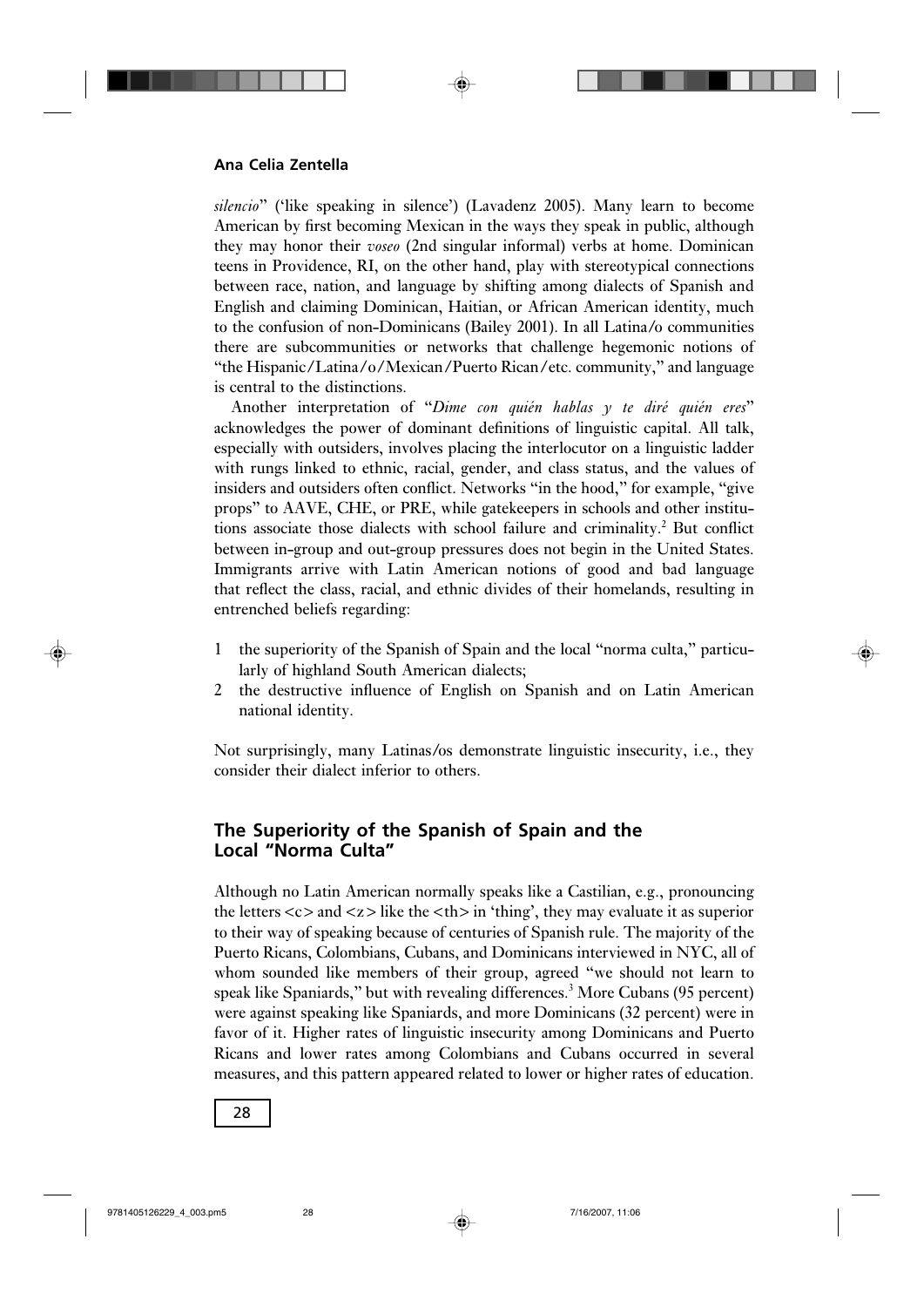#### **Linguistic (In)security and Latina/o Unity**

Approximately 95 percent of the Colombians, Cubans, and Puerto Ricans with higher education (college or graduate school) agreed that "we should not learn to speak like Spaniards," which was 10 percent more than their compatriots with less education. However, Labov (1966) and others have found that members of the striving lower middle class, anxious to join the upper class, often have the highest rates of linguistic insecurity. Among the Dominicans in the NYC study, for example, those with higher education were more in favor of learning to speak like Spaniards than those with elementary or secondary education (35 percent v. 29 percent, respectively). Dominicans demonstrated a higher level of linguistic insecurity than the other groups of Latinas/os, and at both educational levels.

One possible explanation is that Dominicans may be aware of the low status of their dialect. The majority (58 percent) of the Cubans, Puerto Ricans, and Colombians in the NYC study made derogatory remarks about Dominican Spanish. Also, when asked whether they would consider it a compliment to be told they sounded like a member of another group, sounding like a Dominican was most vehemently rejected, e.g., 41 percent of Colombian rejections were because Dominicans "speak incorrectly" and "it's an offense." Not surprisingly, Dominicans have internalized disapproval of their dialect; 20 percent of them said they would not consider it a compliment to be identified as Dominican. Similarly, fewer Dominicans than Puerto Ricans, Cubans, or Colombians believed that their dialect should be the one taught in NYC schools, primarily because of their negative opinions of Dominican Spanish.

Perhaps the root of Dominican linguistic insecurity lies in their elevated use of a stigmatized variable, the deletion of syllable-final *s*, e.g., in *la(s) casa(s)* ('the houses'), which was the only feature unanimously criticized. Final *s* deletion, typical of the Caribbean and other coastal regions, is most advanced in Dominican Spanish (Terrell 1982). But Cuban Spanish was not as condemned as Puerto Rican and Dominican Spanish, despite their linguistic similarities, and Colombians displayed the greatest linguistic security, despite their aspiration of syllablemedial *s*, e.g., in *no(h)otros* (*nosotros*, 'we') (Zentella 2004), indicating that socioeconomic and racial factors can trump linguistic factors.

Puerto Ricans, Dominicans, Colombians, and Cubans in the USA differ in population numbers, periods of and reasons for migration, location and type of neighborhoods, and in their racial, economic, and educational background. Colombians and Cubans have a higher labor force participation rate and median family income and more college graduates and managers or professionals than Puerto Ricans or Dominicans. Participants in the NYC study reflected the national patterns for their groups, e.g., most (69 percent) of the Dominicans had not completed high school, while the Cubans had the largest percent with graduate studies (24 percent). Another crucial contrast is racial composition, e.g., Dominican immigrants include the most Blacks, by US standards, and Colombians include the fewest. Consequently, Dominicans displayed the most linguistic insecurity and Colombians the least. Unlike the other groups, most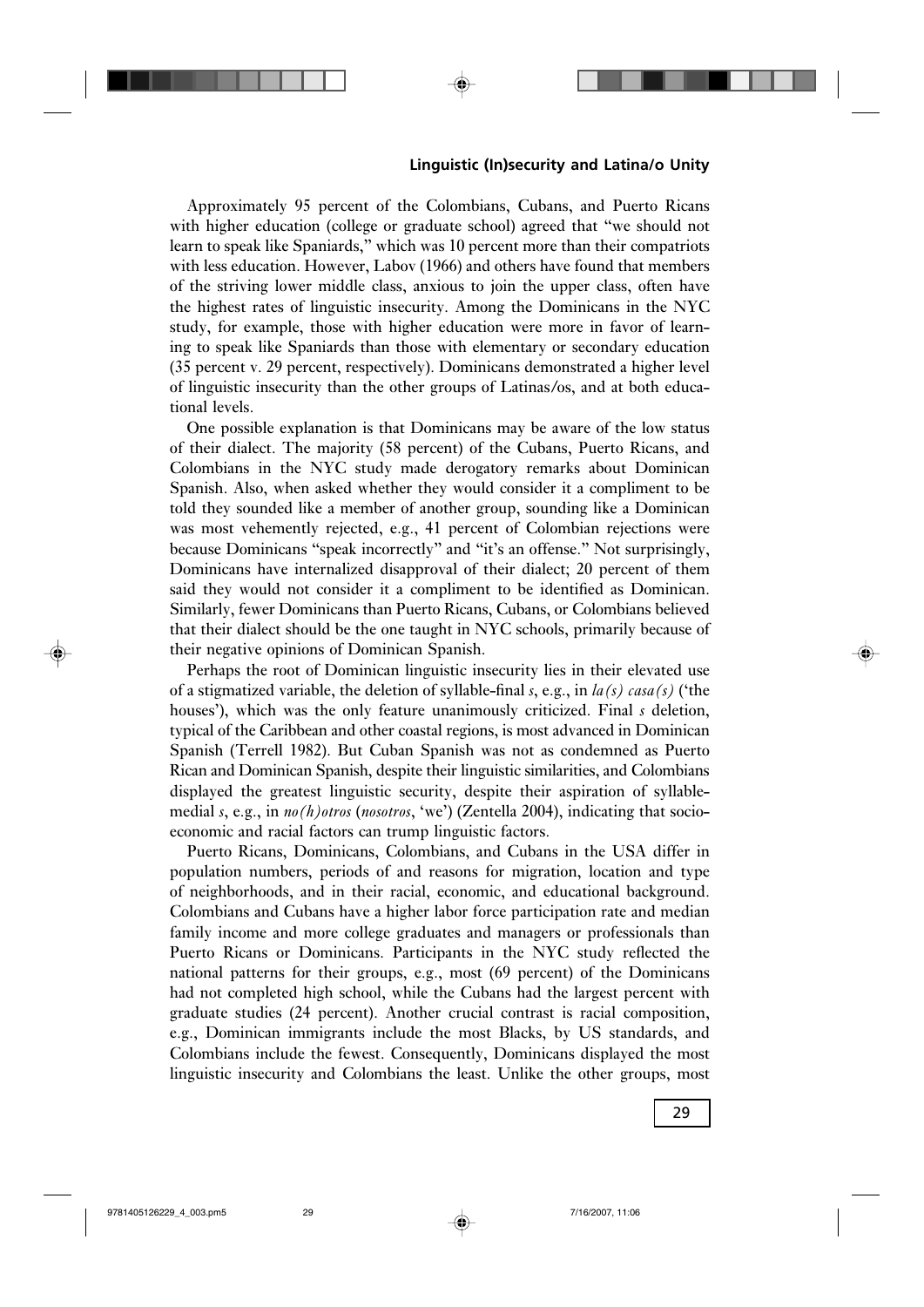(56 percent) of the Colombians were in favor of teaching their dialect in US schools, primarily because they held it in high esteem (49 percent) and believed it to be correct (37 percent). Evidently, linguistic reasons, i.e., the fact that Colombians from the interior retain syllable-final *s*, cannot be divorced from their privileged racial, educational, and class status in any explanation of their linguistic status. Equally important: groups continue to speak in stigmatized ways even when they express overt negative attitudes towards them, because of the trust and unity that the dialect of the homeland represents.

## **Prescriptivist Standards**

The educated middle class usually views itself as the guardian of the language and its prescriptivism permeates schools, the media, and other institutions, often singling out features of working-class and/or rural dialects as markers of low status. In Spanish, these include non-standard verb forms like *haiga*, *semos*, *estábanos*, *pudistes* instead of *haya* ('that there be'), *somos* ('we are'), *estábamos* ('we were'), *pudiste* ('you [fam.] were able'); archaic words like *asina* (*así* 'thus'); and metathesized pronunciations like *naide* (*nadie* 'nobody'). Racial and ethnic subgroups are also favorite targets, e.g., ". . . he was criticized back in Puerto Rico for speaking *arrabal* ('ghetto') black Spanish" (Laviera 1988). While the Caribbean singles out Blacks, Mexicans pick on Indians: "*Dice, 'Quiero un cebolla'!*" ('He says, I want a [masc.] onion [fem.]'), a busboy roared, ridiculing a Mexican Indian co-worker's problems with gender agreement. Along the Tijuana– San Diego border, "*naco*," from Totonaco, the name of an indigenous people, is a widely used pejorative for anything that is tasteless, stupid, or lower class. Recently, a mass email, meant as a joke, warned against using certain words, including anglicisms, and against certain behaviors:

*PARA NO QUEDAR COMO NACO CUIDESE DE DECIR* ('TO AVOID BEING TAKEN FOR A NACO TAKE CARE NOT TO SAY'):

*diferiencia* (for *diferencia* 'difference') *pior* (for *peor* 'worse'), . . . *muncho* (for *mucho* 'much') . . . *mucha calor* (for *mucho calor* 'very hot' . . . *confleis* (cornflakes) . . . *lonche* (lunch) . . . *hicistes*, *vistes*, *trajistes* (ending in +s) . . .

*y EVITE* ... *vestir los asientos del carro con camisetas* ... *cantar canciones en inglés sin saber lo que está diciendo* ...

('and AVOID  $\dots$  covering your car seats with t-shirts  $\dots$ , singing songs in English without knowing what you're saying') . . .

Most of these southwestern *nacadas* are familiar to Latinas/os from many nations, except that Mexicans stigmatize the *addition* of final *s* to preterite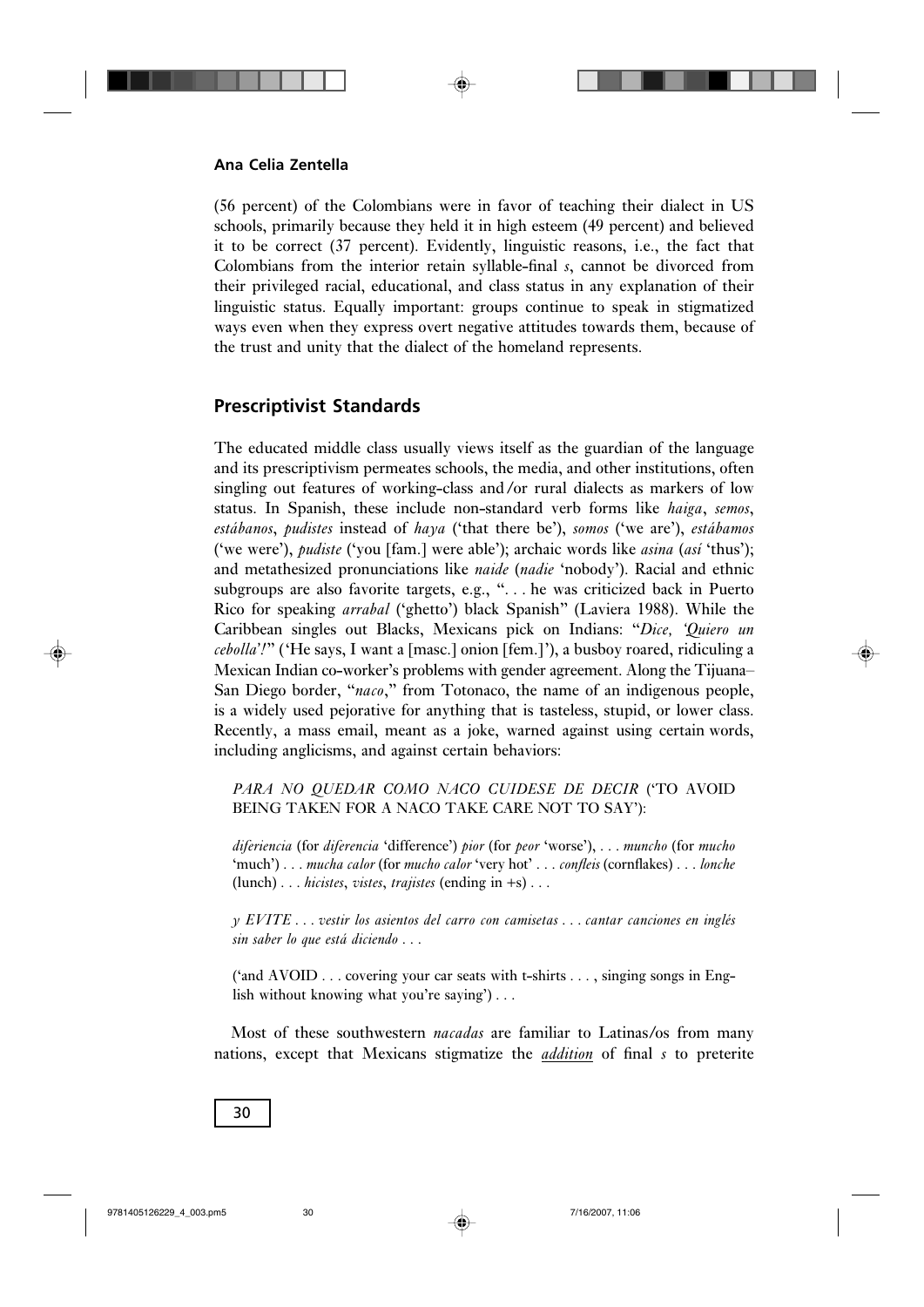#### **Linguistic (In)security and Latina/o Unity**

second-singular informal verbs, e.g., to *hiciste*(+*s*), *viste*(+*s*), *trajiste*(+*s*) ('you did, you saw, you brought'), while Caribbeans stigmatize its *deletion* in present tense second-singular informal verbs, e.g, in *hace*(-*s*), *ve*(-*s*), *trae*(-*s*) ('you do, you see, you bring'). Worries about committing errors are more likely to plague the middle class because they have been exposed to the rules in school and learned that following them can separate them from the lower working class. Another concern, obvious in the injunctions against *confleis* and *lonche*, is the negative impact of English, but it is more conflicted.

### **The Destructive Influence of English**

Worries about the influence of English abound in countries whose émigrés to the USA return with desirable clothes, jewelry, money, and the ability to speak English. Often, a unique label distinguishes returnees in Latin America and the second generation of Latinas/os in the USA from natives or recent immigrants. Puerto Rico refers to them as "*neorricans*," although the preferred term on the mainland is "*nuyoricans*"; Dominicans call them Dominican Yorks; and Mexicans use *Chicano*, *pocho*, and *cholo*, sometimes interchangeably, although *cholo* is linked to street toughs. The labels suggest a hybrid – and therefore presumably confused and incomplete – identity, reflected in linguistic deficiency. Latinas/os who speak a lot of English, mixed with Spanish or not, are likely to have their cultural authenticity challenged.

Extensive English in an individual or community's repertoire is a sign of assimilation to US culture, casting doubt on the legitimacy of a Latin American identity. Those who claim to speak more or "better" Spanish may claim to be more or better representatives of the national culture, in a game of linguistic oneupmanship. A pecking order is evident in the comments heard in Latin America, where English is making inroads, about the extent of English influence in Puerto Rico as a result of more than 100 years of US rule. These are repeated in islander critiques of the Spanish spoken by their Nuyorican, Chicago-rican and other cousins in the USA. Similarly, *Tijuanenses* and other *norteños* on the Mexican side of the US–Mexico border are used to hearing negative comments about their English-influenced Spanish by residents of central Mexico, which *norteños* in turn make even more forcefully against the Spanish of *pochos* who live across the border (Zentella 2005b). The right to claim a legitimate Puerto Rican or Mexican identity is based partly on the extent to which your Spanish is free from English.

The truth is that English is part of daily life in Puerto Rico and on the US–Mexico border because of the penetration of television, movies, and music in English, US corporations, and the large number of Anglo tourists. For these same reasons, knowledge of English represents significant capital, and the outcry against English contamination does not drown out the contradictory murmurs of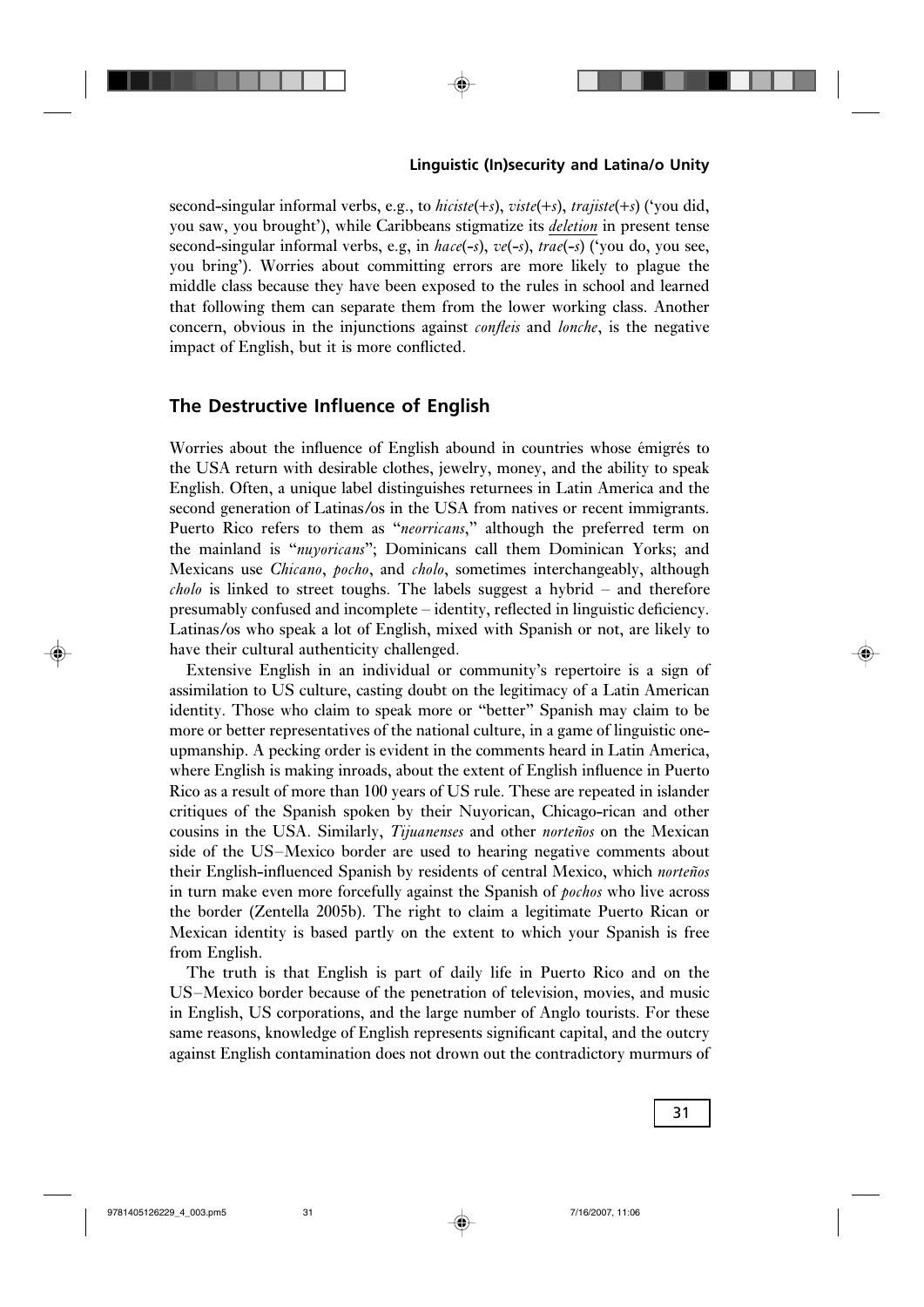envy from those who do not speak it. As one border bilingual put it: "*Hay gente que dice, 'Ay qué ridículo,' pero por dentro se están muriendo de envidia*" ('There are those who say, "Oh how ridiculous" [when they hear him speak English in Tijuana], but inside they're dying of jealousy'). In an apparent effort to draw on the capital that English enjoys without jeopardizing their claim to an authentic Mexican identity, 40 students, all US citizens who lived in Tijuana and crossed the border to study in San Diego for at least three years, employed contrasting code switching practices (Zentella 2005b).<sup>4</sup> Those who identified strongly as Mexican, regardless of birthplace, preferred to switch between Spanish and English at the boundaries of sentences and not intra-sententially, for parts of a sentence, which was more common among those who identified equally or more with the USA. Full sentence code switching is also more prevalent than switching within the confines of a sentence among US born and raised Latinas/os (Zentella 1997a), but the *transfronterizos* ('border crossers') who believe they are distancing themselves from *pochos* by switching full sentences are unaware of that fact.

## **Spanish Accents**

The linguistic (in)security that immigrants bring from Latin America is exacerbated by repeated critiques of what and how they speak in the USA, contributing to the "*chiquita*-fication," i.e., the diminishment and disparagement, of Latina/o languages and identities (Zentella 1993). Damaging stereotypes include (1) a Spanish accent in English is laughable, (2) Latina/o bilinguals are incompetent in both English and Spanish, and (3) English monolinguals are inherently superior to Spanish monolinguals. The first is no news to anyone who has watched television or movies, beginning decades ago. Carmen Miranda's chattering and heavy (Portuguese) accent were as comical as her fruit turban in the 1940s and 1950s. In the 1960s, Bill Dana's character was a ludicrous astronaut, José Jiménez, whose Spanish-accented English, e.g., "/mai ney hosey himenes/" was the butt of jokes. More recently, in an attempt to counter this stereotype, comedian Danny Hoch refused to play the part of "a clownish swimming pool attendant" with a Spanish accent for the Jerry Seinfeld show, and was fired (Brantley 1998). Latina/o comedians use the same ploy. George López has several routines that reflect the Mexican American attempt to distance itself from the first generation; for example, he repeatedly misunderstands an immigrant worker's voice over the microphone at a Jack in the Box drive-in. In every case, it is not what Latinas/os say in their accented English that is funny, but how they say it. Lippi-Green (1997) has documented the negative impact of accent discrimination on children. Furthermore, linguistic profiling cases prove that discrimination based on accents is no laughing matter; it abrogates the rights of Latinas/os and others to housing and employment (Baugh 2003; Massey and Lundy 2001).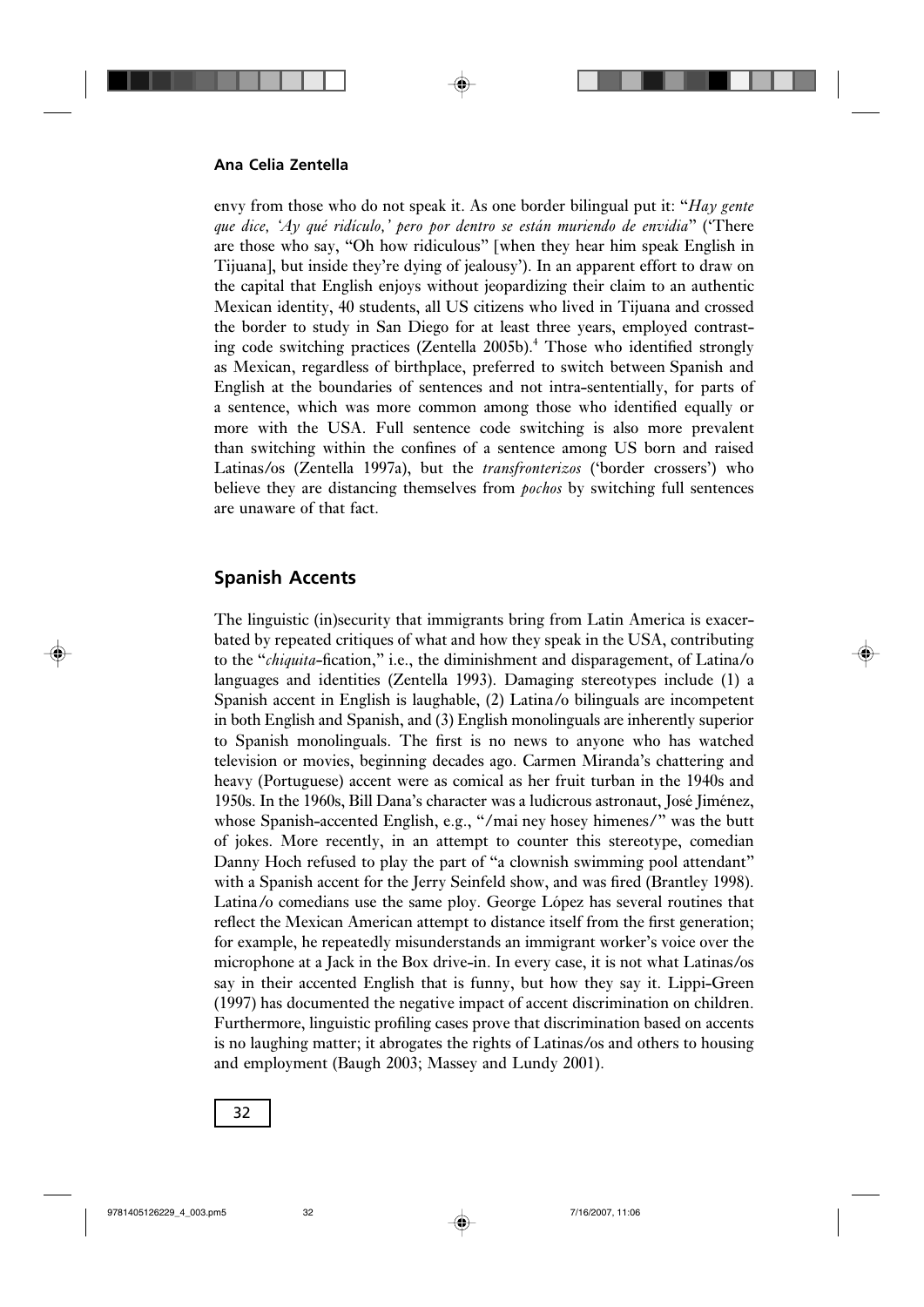## **Spanglish**

Just as the English of Latina/o immigrants is cause for ridicule, the Spanish of those born and/or raised in the US is attacked by insiders and outsiders. Second generation bilinguals are accused of not knowing English or Spanish, i.e., of being semi-lingual or even a-lingual, and of contaminating the Spanish language by adapting or inserting words from English. The most widespread term for describing their speech is Spanglish, but Puerto Ricans also decry "*hablar mata'o*" ('speaking killed'), while Mexicans use *mocho* ('cropped') and Tex Mex to describe the phenomenon, or claim that those who *are pocho* (US born/raised) *speak pocho* (the Spanish of US born/raised Mexicans).

Most definitions of Spanglish refer to the mixing of Spanish and English, as the conjoined name implies, and to Hispanized versions of English words, e.g, *lonche* ('lunch'), which has appeared in lists since the early 1900s (McWilliams 1990). The compilation of loanwords has a long and varied history, including the classic study of New Mexico's Spanish by Aurelio Espinosa in 1917, the "*glosario de neoyorquismos*" ('glossary of Newyorkisms', n = 80) at the end of Guillermo Cotto-Thorner's 1951 novel about Puerto Rican life in Manhattan, a collection of 300 terms from Cuban Miami (Cruz and Teck 1998), and a recent volume by Stavans (2003) that contains many questionable items.He authorizes improbable or infrequent words, like *loadear* for 'loiter' and *deservear* 'deserve', includes legitimate Spanish words, e.g., *fiesta*, *doña*, and lengthens the inventory unnecessarily by listing variant spellings separately, e.g, four for *parquear* ('to park') occupy 12 lines.<sup>5</sup>

Accuracy aside, Spanglish cannot be reduced to static dictionary entries; it is a creative and rule-governed way of speaking bilingually that is generated by and reflects living in two cultures. But even self-styled defenders of our cause can get it wrong. Stavans (2003), for example, claims that Spanglish represents "the making of a new American language" (the subtitle of his book), which contradicts the linguistic facts, since Spanglish speakers follow English rules in the English part of their sentences and Spanish rules in the Spanish part, and the number of Spanglish terms is no threat to the English or Spanish lexicon. And, further undermining his commendable attempt to legitimize Spanglish, Stavans goes to the extreme of "translating" the introductory chapter of *El Quixote*, violating the co-constructed, contemporary, and in-group essence of Spanglish. Also, he characterizes my allusion to "two monolinguals stuck at the neck" as "a haunting, beautiful image" (ibid: 54), although I use that image to *discredit* the view that bilinguals can be judged by monolingual norms. Spanglish speakers are members of communities that speak local dialects of distinct languages, and this principal marker of their identity links them to other Latinas/os who *speak* both and *are* both. The acts of bilingual identity they perform with each other by switching between Spanish and English accomplish more than two dozen discourse strategies, including topic and role shifting (Zentella 1997a). Some bilinguals acknowledge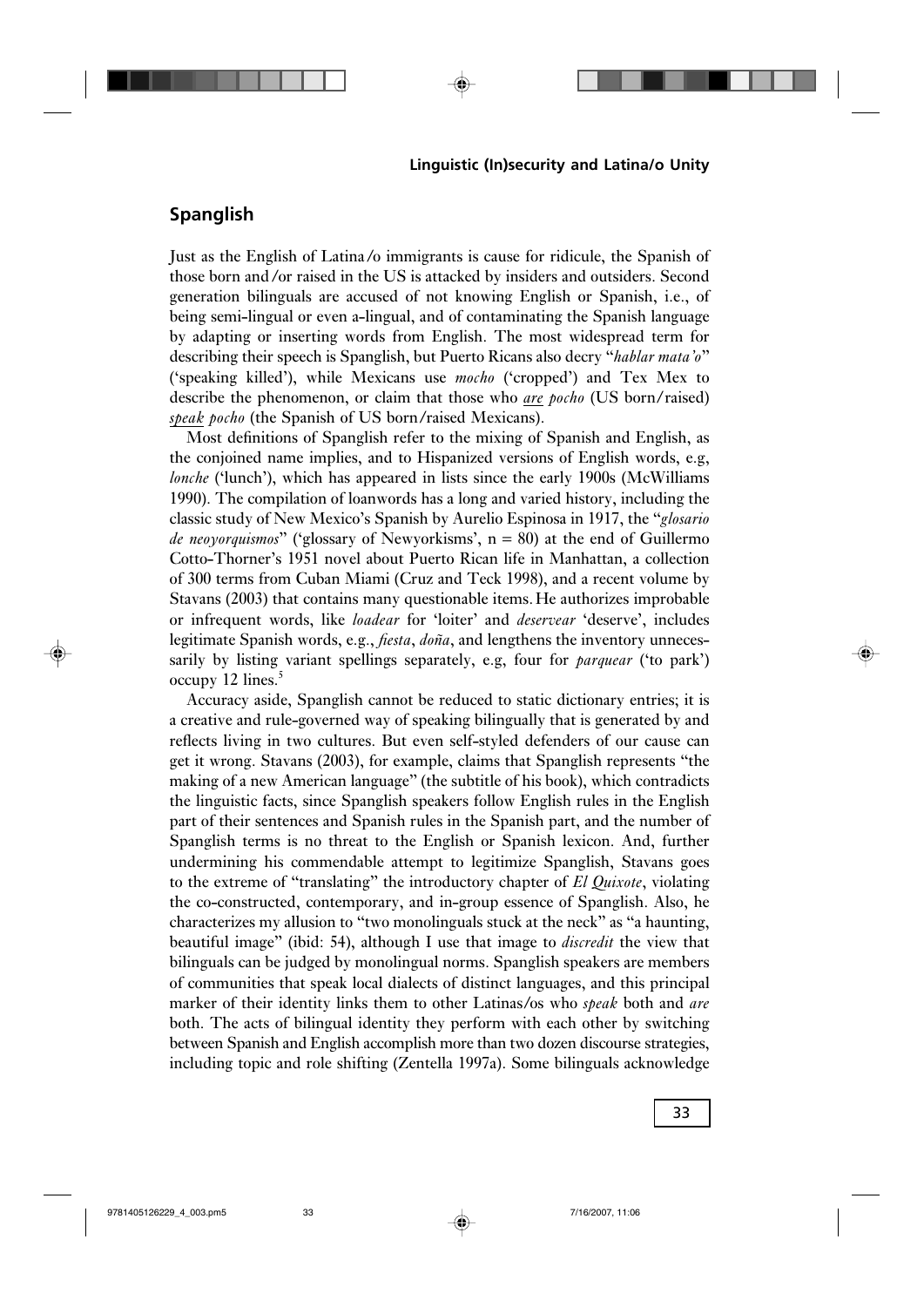their formidable skills despite widespread condemnation, and they admit to being Spanglish speakers with pride, but Spanish is losing ground rapidly to English in every Latina/o community.

## **Superior English Monolinguals**

The media, the justice system, and the federal government communicate the superiority of English monolinguals in the ways they mishandle speakers of languages other than English. Santa Ana (2002) analyzed the media metaphors related to Prop. 227, which virtually eliminated bilingual education in California in 1998, and found that newspaper reports on immigrants summoned up images of a deluge, floods, and "a brown tide rising," non-English speakers were portrayed as shackled in a language prison, and languages other than English were referred to as 'tongues'. In child custody cases, judges in Texas and Nebraska told the Latina/o parent to speak English to the child, not Spanish (New York Times 2003; Verhovek 1995). And in employment cases, employers who fire workers for speaking Spanish on the job find increasing support from judges. Ironically, some who hire workers for their ability to speak Spanish to customers then fire workers for speaking Spanish to co-workers (Zentella 1997c). Spanish has been banned even during lunch breaks, and at one store "bosses belittled [workers] for speaking Spanish although other store workers freely spoke French and Italian" (Lehman 2003).

On the federal level, special treatment for English monolinguals is evident in a US Census classification instituted in 1990, which defines a "linguistically isolated" household as

one in which no member 14 years old and over (1) speaks only English or (2) speaks a non-English language and speaks English "very well." In other words, all members 14 years old and over have at least some difficulty with English. . . . All the members of a linguistically isolated household are tabulated as linguistically isolated, including members under 14 years old who may speak only English. (US Census Bureau, Census 2000)

Obviously, "linguistically isolated" is an inaccurate and discriminatory label, since it categorizes as "isolated" only the 45 percent of households in the USA where adults who speak another language have some difficulty with English (55 percent speak English very well), not the great majority of the US households (82 percent) in which no one speaks anything but English. The hegemony of English is also reflected in widespread efforts to make English the official language (now the law in 29 states), despite convincing evidence that English dominance is not threatened (Newmarker 2006). English-only laws purportedly target government business dealings, but they foment the kind of linguistic intolerance evident in the inflamed reaction against the Star Spangled Banner in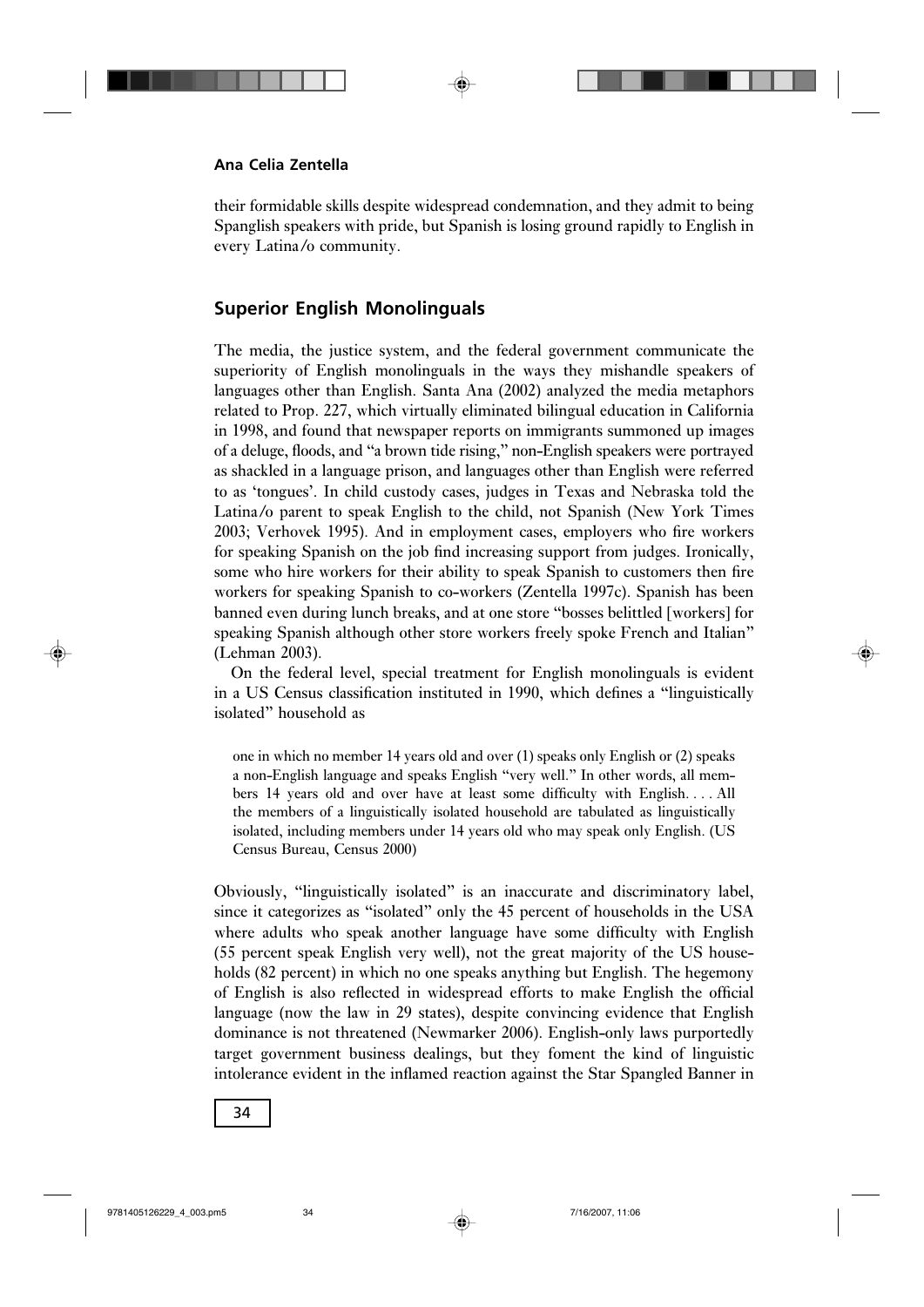Spanish, and against a human rights commissioner from Mexico who tried to lecture in Spanish at the University of Arizona. At the educational level, English hegemony makes it illegal to teach children in their home language even when they are also being taught English, e.g., in California and Arizona.

## **Reversing Linguistic Insecurity to Encourage Latina/o Unity**

What is the Latina/o response to these violations? Recent mass demonstrations on behalf of undocumented immigrants are an encouraging sign of unity, but language rights are not central to that agenda. And few communities have the political and economic power to win out against wealthy individuals and organizations dedicated to eroding those rights. Even in Miami, where Cuban financial and political clout is undeniable and where some of the earliest bilingual programs were very successful, there are few publicly funded bilingual schools; the middle class supports private bilingual education that the working class cannot afford (Roca 2005). In California, middle-class Montebello supported legislation that denied non-citizens health and educational services, ended affirmative action, and eliminated bilingual education, at higher rates than voters in working-class East Los Angeles (García Bedolla 2003). In a few districts, Latinas/ os have led the fight against bilingual education, unaware of the number of years that it takes to achieve the level of proficiency necessary to do academic work (Crawford 2000).

But the great majority of Latinas/os *do* want to raise bilingual children, and the need to accomplish this goal becomes more pressing every day. An extensive study concluded that "by the third generation, most descendants of immigrants are 'linguistically dead' in their mother tongue," and even in the second generation Spanish is dying out (Newmarker 2006). Spanish survives a little longer in the Mexican Southwest, but Latina/o families everywhere are battling the reluctance of children to speak a low-status language, and children who are criticized for their weak Spanish may in turn be ashamed of their parents' English (Zentella 2005a). Linguistic insecurity breeds rivalries based on who speaks Spanish or English more fluently, or which variety of Spanish or English is more correct, pitting generations, classes, and ethnic groups against each other. At its worst, not only the dialects are belittled, but the speakers and the communities they come from as well. In Santa Fe, New Mexico, Eastsider Hispanic teens who did not speak Spanish told me: "Mexico is gross," "they eat dogs," "they eat cat tamales," and "I went to Juarez and there are little girls with babies begging." Would they be any less disparaging if they knew Spanish? Perhaps not, but at this point they are unable to communicate with Mexicans. Similarly, Mexicans who cannot get to know *pochos* in English may end up fearing or insulting them. Nor is bilingualism a guaranteed remedy; those with advanced degrees who speak both languages with ease can do more damage than good by prescribing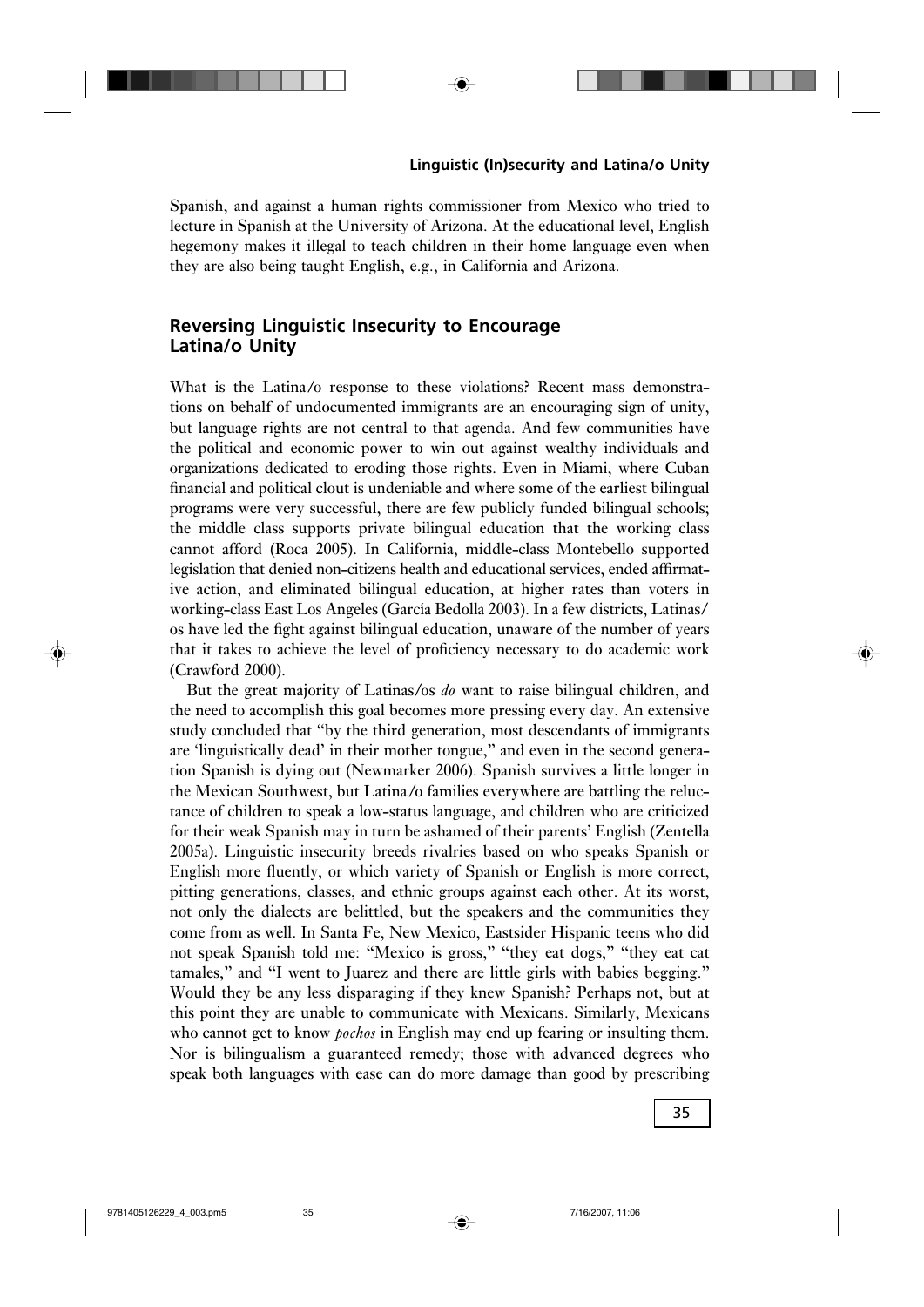"the right way" to speak, drawing boundaries between themselves and lower working class Spanish-speaking immigrants on the one hand and their Englishdominant second generation children on the other.

The obvious conclusion is that bilingualism is a laudable goal, but language is not the fundamental solution because it is not the fundamental problem. Anthropolitical linguistics pierces the language smokescreen that relies on insidious linguistic hierarchies which obscure ideological, structural, and political impediments to unity and equity. As Woolard and Schieffelin (1994: 55) point out, focusing on ideology reminds us "that cultural frames have social histories, and it signals a commitment to address the relevance of power relations to the nature of cultural forms and ask how essential meanings about language are socially produced as effective and powerful." It is in the dismantling of critiques of our English, our Spanish, and our Spanglish, and in an understanding of who benefits from the diminishment of our linguistic repertoires, that a powerful Latina/o unity can be rooted. Fortunately, many Latinas/os are fashioning alternative conceptualizations of the linkages between language, nation, race, and ethnicity that contest dominant discourses (González 2005), and in embracing hybrid linguistic and cultural creations they unite with other Latinas/os and *hermanas/os* everywhere.

#### **Notes**

- 1 A Rockefeller Foundation grant supported interviews conducted by the author and research assistants between 1986 and 1990 (Zentella 1990).
- 2 Although the linguistic details remain to be studied, these varieties borrow some features from immigrant Spanish and others from local working-class white and black dialects, contributing to their low status (Bayley and Santa Ana 2004; Fought 2003; Urciuoli 1996).
- 3 The data for this question come from 194 interviews with Puerto Ricans ( $n = 73$ ), Colombians  $(n = 51)$ , Dominicans  $(n = 50)$ , and Cubans  $(n = 20)$ , a subset of the larger group of 266 interviews.
- 4 The principal and indefatigable interviewers for this research, supported by a UC-MEXUS grant, were María Balandrán, Ana María Relaño, and Cristina Pérez. *Un millón de gracias*.
- 5 UCSD students in my 2005 seminar on Spanglish found that 60 self-defined Spanglish speakers rejected approximately 50 percent of the words listed in the Stavans dictionary.

#### **References**

- Bailey, B. H. 2001. "The Language of Multiple Identities Among Dominican Americans." *Journal of Linguistic Anthropology* 10 (2): 190–223.
- Baugh, J. 2003. "Linguistic Profiling." Pp. 155–68 in S. Makoni, G. Smitherman, A. Ball, and A. Spears (eds.), *Black Linguistics: Language, Society, and Politics in Africa and the Americas*. New York: Routledge.
- Bayley, R. and O. Santa Ana. 2004. "Chicano English: Morphology and Syntax." Pp. 168–83 in B. Kortmann and E. Schneider (eds.), *A Handbook of Varieties of English*, vol. 2. Berlin: Mouton de Gruyter.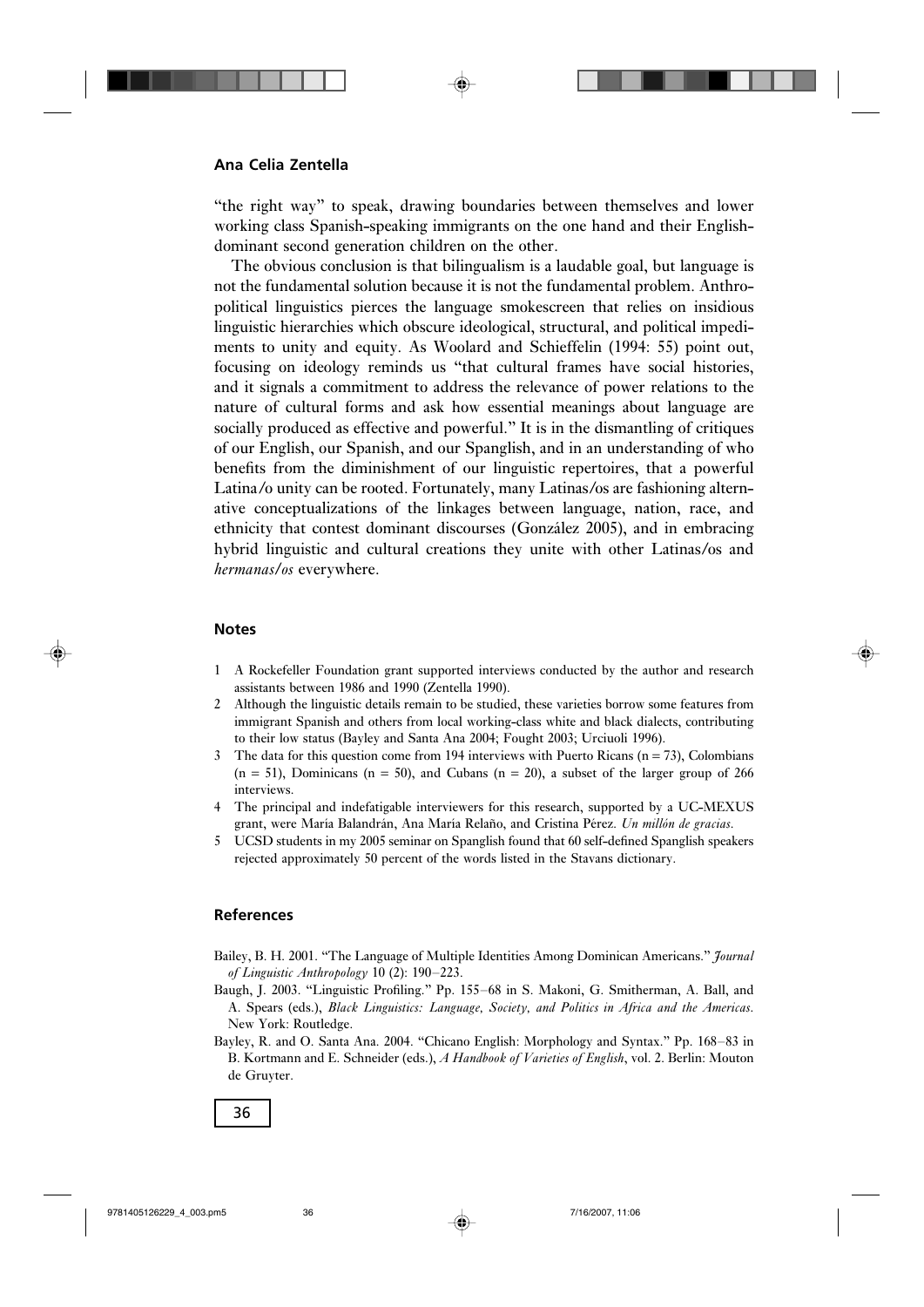- Bourdieu, P. 1991. "The Production and Reproduction of Legitimate Language." Pp. 43–65 in J. B. Thompson (ed.), *Language and Symbolic Power*. Cambridge, MA: Harvard University Press.
- Brantley, Ben. 1998. Theater Review: "Exploring Rap and Race in a Jangle of Cultures." *New York Times*, March 31.
- Cotto-Thurner, G. 1951. *Trópico en Manhattan: Novela*. San Juan, Puerto Rico: Editorial Occidente.
- Crawford, J. 2000. *At War with Diversity: US Language Policy in an Age of Anxiety*. Clevedon: Multilingual Matters.
- Cruz, B., B. Teck, and the editors of *Generation ñ* magazine. 1998. *The Official Spanglish Dictionary: un user's guía to more than 300 words and phrases that aren't exactly español or inglés*. New York: Fireside.
- Dávila, Arlene. 2001. *Latinos, Inc.: The Marketing and Making of a People*. Berkeley: University of California Press.
- Espinosa, A. 1917. "Speech Mixture in New Mexico." Pp. 408–28 in H. M. Stephens and H. Bolton (eds.), *The Pacific Ocean in History*. New York: Macmillan.
- Fought, C. 2003. *Chicano English in Context.* New York: Palgrave Macmillan.
- García Bedolla, L. 2003. "The Identity Paradox: Latino Language, Politics, and Selective Dissociation." *Latino Studies* 1: 264–83.
- González, N. 2005. "Children in the Eye of the Storm: Language Socialization and Language Ideologies in a Dual-Language School." In Zentella, 2005a, 162–74.
- Hill, J. 1999. "Language, Race and White Public Space." *American Anthropologist* 100 (3): 680–9.
- Kroskrity, P. 2001. "Identity." Pp. 106–9 in A. Duranti (ed.), *Key Terms in Language and Culture*. Oxford: Blackwell.
- Labov, W. 1966. *The Social Stratification of English in New York City*. Washington, DC: Center for Applied Linguistics.
- Lavadenz, M. 2005. "Como hablar en silencio ('Like speaking in silence'): Issues of Language, Culture, and Identity of Central Americans in Los Angeles." In Zentella, 2005a, 93–109.
- Laviera, T. 1988. *"Melao": Mainstream Ethics*. Houston: Arte Público Press.
- Lehman, J. 2003. "Spanish Lipstick Smear at Shops." *New York Post*, November 8: 4.
- Lippi-Green, R. 1997. *English with an Accent: Language, Ideology, and Discrimination in the United States*. New York: Routledge.
- McWilliams, C. 1990. *North from Mexico: The Spanish-Speaking People of the United States*, 2nd edn. New York: Greenwood Press.
- Massey, D. and G. Lundy. 2001. "Use of Black English and Racial Discrimination in Urban Housing Markets: New Methods and Findings." *Urban Affairs Review* 36: 470–96.
- Mendoza-Denton, N. 1999. "Fighting Words: Latina Girls, Gangs, and Language Attitudes." Pp. 39–58 in L. Galindo and M. D. Gonzáles (eds.), *Speaking Chicana: Voice, Power, and Identity*. Phoenix: University of Arizona Press.
- Milroy, L. 1987. *Language and Social Networks*, 2nd edn. Oxford: Blackwell.
- Newmarker, C. 2006. "Spanish Use by Hispanics Dies Out Quickly." *Philadelphia Enquirer*, posted September 14. www.philly.com/mld/inquirer/news/local/15514502.htm.
- New York Times Archive. 2003. "National Briefing | Plains: Nebraska: Judge Quits Case." October 18.
- Roca, A. 2005. "Raising a Bilingual Child in Miami: Reflections on Language and Culture." In Zentella, 2005a, 110–18.
- Santa Ana, O. 2002. *Brown Tide Rising: Metaphors of Latinos in Contemporary American Discourse*. Austin: University of Texas Press.
- Stavans, I. 2003. *Spanglish: The Making of a New American Language*. New York: Rayo.
- Terrell, T. 1982. "Relexificación en el español dominicano: implicaciones para la educación." Pp. 301–18 in O. Alba (ed.), *El español del Caribe*. Santiago de los Caballeros: Universidad Católica Madre y Maestra.
- Urciuoli, B. 1996. *Exposing Prejudice: Puerto Rican Experiences of Language, Race, and Class.* Boulder: Westview Press.